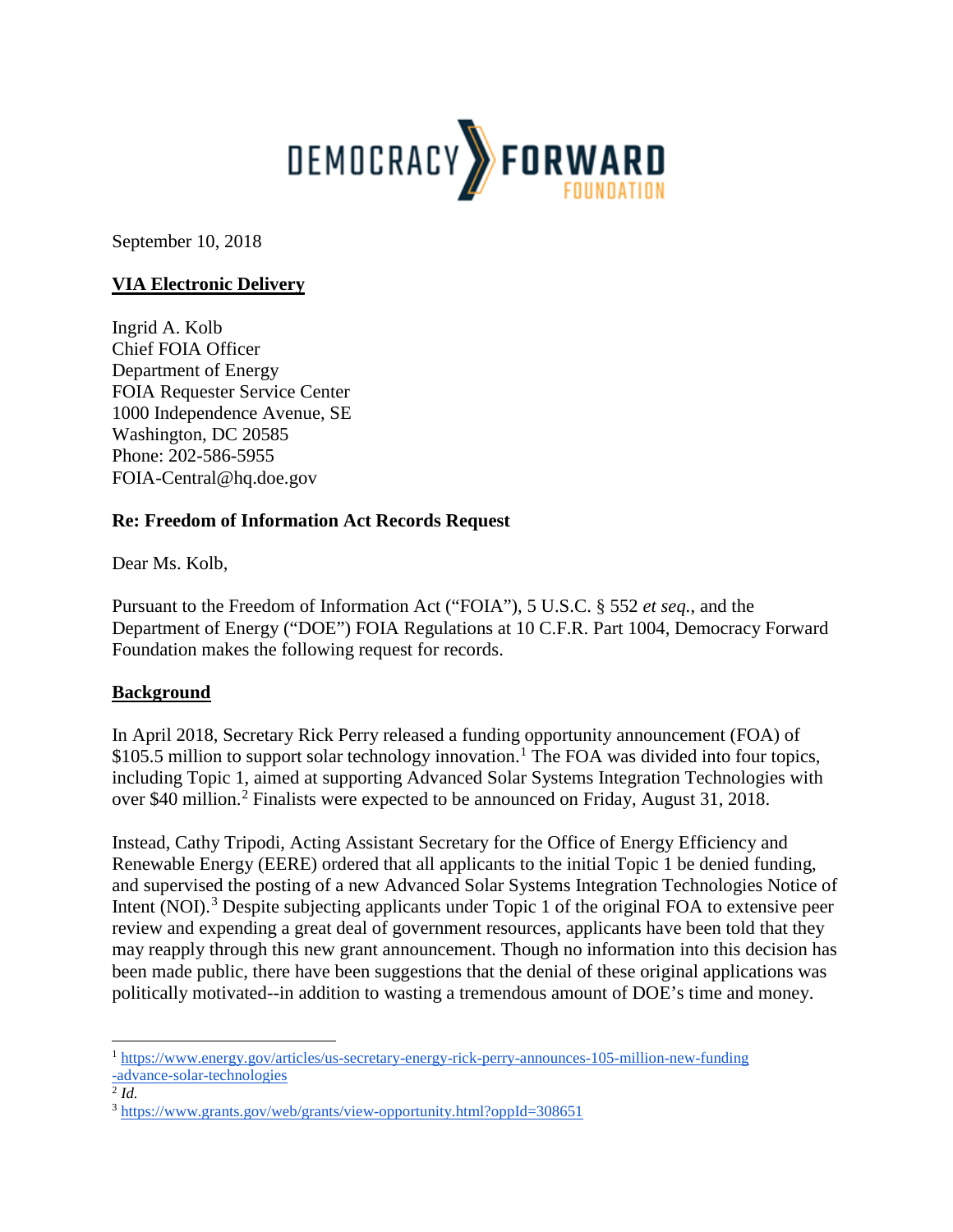### **Records Requested**

In an effort to better understand and explain to the public the Department's actions regarding the funding of solar technology research and development, Democracy Forward Foundation requests that DOE produce the following within twenty (20) days:

- (1) All correspondence, including any attachments, regarding the approval process for issuance and cancellation of DOE's Solar Energy Technology Office FOA FY 2018 (eventually titled DOE-FOA-0001840) and issuance of DOE's Advanced Solar Systems Integration Notice of Intent (eventually titled DOE-FOA-0001986), sent to or from the following individuals [hereinafter "Covered Individuals"]:
	- (a) Cathy Tripodi, Acting Assistant Secretary (EERE)
	- (b) Brian McCormack, Chief of Staff
	- (c) Mark Menezes, Under Secretary for Energy
	- (d) Sophia Varnasidis, Chief of Staff, Under Secretary for Energy
	- (e) Daniel Simmons, Acting Assistant Secretary (EERE)
	- (f) Alex Fitzsimmons, Chief of Staff (EERE)
	- (g) Kevin Jayne, Special Advisor to the PDAS (EERE)
	- (h) Tim Unruh, Deputy Assistant Secretary, Renewable Energy
	- (i) Ian Hamos, Chief of Staff, Renewable Energy
	- (j) Jennifer Garson, Chief of Staff, Renewable Energy
	- (k) Charlie Gay, Director, Solar Energy Technologies Office
	- (l) Becca Jones-Albertus, Deputy Director, Solar Energy Technologies Office
	- (m)Bindu Jacobs, Deputy Assistant Secretary, Operations (EERE)
	- (n) Leslie Pezzulo, Chief of Staff, Operations (EERE)
	- (o) John Barth, Budget Director (EERE)
	- (p) Derek Passarelli, Director, Golden Field Office
	- (q) Diana Bobo, Grants Manager, Golden Field Office
	- (r) Clay Pfrangle, Grant Management Specialist, Golden Field Office
	- (s) Bruce Walker, Assistant Secretary, Office of Electricity
	- (t) Karen Evans, Assistant Secretary, Cybersecurity, Energy Security, and Emergency Response
	- (u) Catherine Jereza, Deputy Assistant Secretary, Transmission Permitting and Technical Assistance
	- (v) John Vonglis, Chief Financial Officer
	- (w)Christopher Johns, Director of Budget (CFO)
- (2) All correspondence, including any attachments, regarding Acting Assistant Secretary Tripodi's use of the terms "political", "midterms", or "geographic diversity", sent to or from the Covered Individuals.
- (3) All correspondence, including any attachments, regarding the cost of the merit review process for part or all of DOE's Solar Energy Technology Office FOA FY 2018 (eventually titled DOE-FOA-0001840) or DOE's Advanced Solar Systems Integration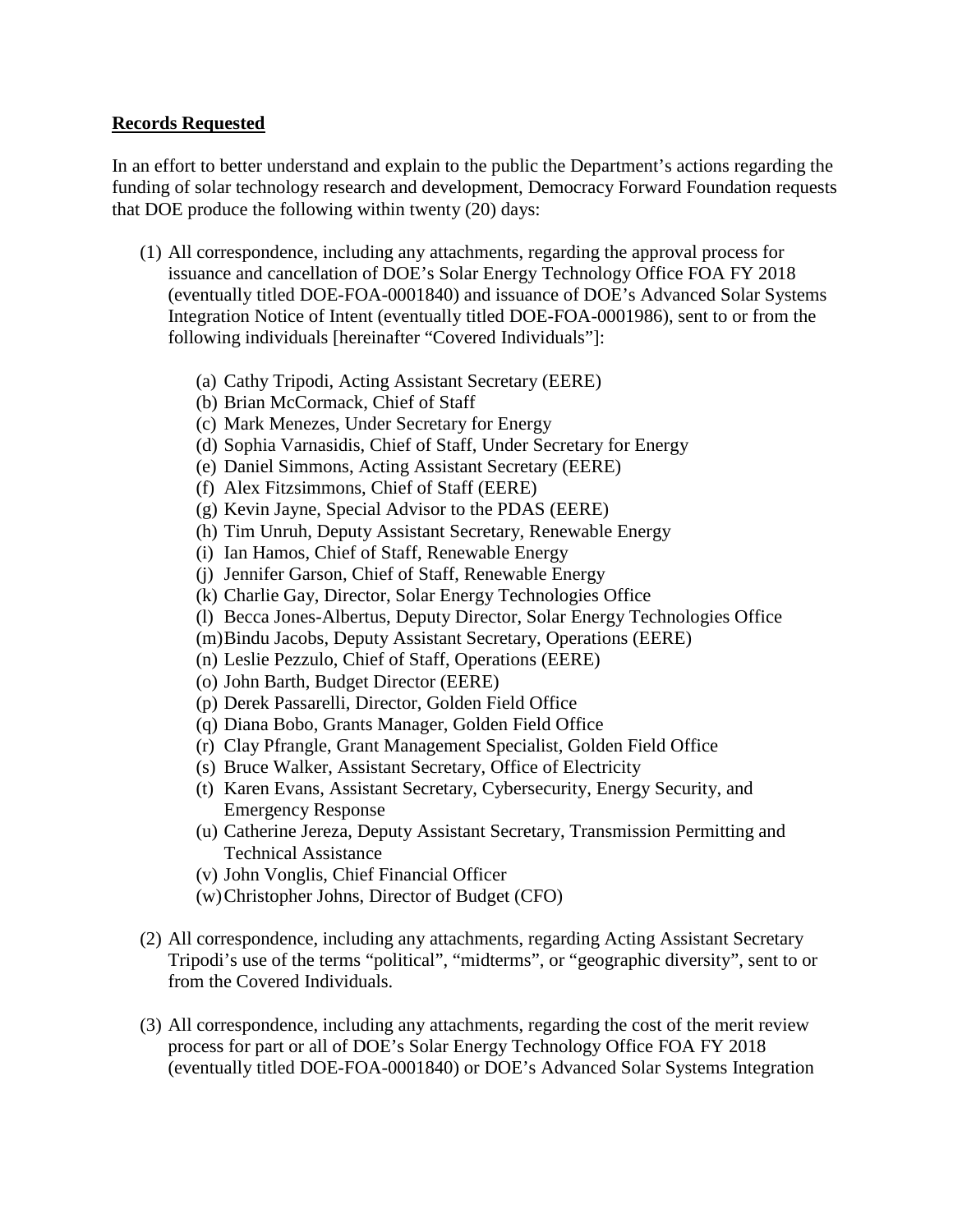Notice of Intent (eventually titled DOE-FOA-0001986), sent to or from the Covered Individuals.

(4) All correspondence, including any attachments, regarding the use of dollars appropriated for the Solar Energy Technologies Office to other applied energy offices, including, but not limited to, the Office of Electricity Delivery and Energy Reliability (OE) and the Office of Cybersecurity and Emergency Response (CESR), sent to or from the Covered Individuals.

The time period for this request is March 23, 2018, to the date the search is conducted.

# **Scope of Search**

This request specifically seeks communications regarding the approval process relating to these funding opportunity announcements / notices of intent and any subsequent cancellation and reissuance of all or part of these announcements. This request does not seek any business-sensitive information about the content or merit review scores of applications to these announcements. Please search for records regardless of format, including paper records, electronic records, audiotapes, videotapes, photographs, data, and graphical materials. This request includes, without limitation, all correspondence, letters, emails, attachments text messages, instant messages, slack messages, calendar entries, facsimiles, telephone messages, voice mail messages, and transcripts, notes, minutes, or audio or video recordings of any meetings, telephone conversations, or discussions.

FOIA requires agencies to disclose information, with only limited exceptions for information that would harm an interest protected by a specific exemption or where disclosure is prohibited by law. 5 U.S.C. § 552(a)(8)(A). In the event that any of the requested documents cannot be disclosed in their entirety, we request that you release any material that can be reasonably segregated. *See id.* § 552(b). Should any documents or portions of documents be withheld, we further request that you state with specificity the description of the document to be withheld and the legal and factual grounds for withholding any documents or portions thereof in an index, as required by *Vaughn v. Rosen*, 484 F.2d 820 (D.C. Cir. 1973). Should any document include both disclosable and non-disclosable material that cannot reasonably be segregated, we request that you describe what proportion of the information in a document is non-disclosable and how that information is dispersed throughout the document. *Mead Data Cent., Inc. v. U.S. Dep't of Air Force*, 566 F.2d 242, 261 (D.C. Cir. 1977).

If requested records are located in, or originated in, another agency, department, office, installation or bureau, please refer this request or any relevant portion of this request to the appropriate entity.

Please respond to this request in writing within 20 working days as required under 5 U.S.C. §  $552(a)(6)(A)(i)$ . If all of the requested documents are not available within that time period, we request that you provide us with all requested documents or portions of documents that are available within that time period. If all relevant records are not produced within that time period, we are entitled to a waiver of fees for searching and duplicating records under 5 U.S.C.  $§ 552(a)(4)(A)(viii)(I).$